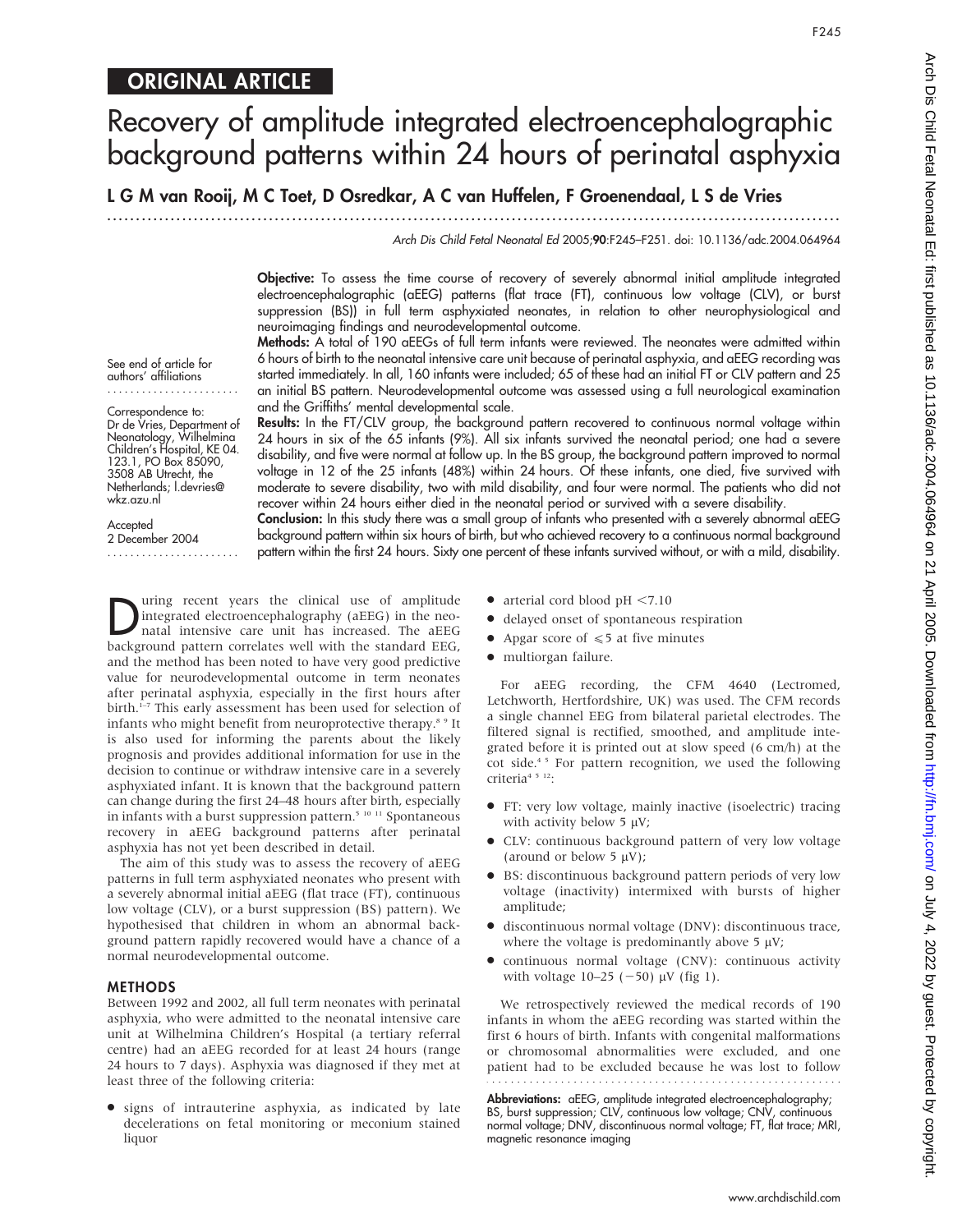

Figure 1 Example of an amplitude integrated electroencephalographic pattern, which shows recovery within 24 hours. The different background patterns are: 1, flat trace; 2, burst suppression; 3, discontinuous normal voltage; 4, continuous normal voltage.

up. Thus 160 full term asphyxiated infants were eligible for this study. The aEEG tracings were reviewed by two clinicians who were blinded to the outcome. The tracings were analysed for the background pattern during the first 6 hours after birth. If a depressed background pattern (BS/CLV/FT) was present, we followed the recovery. First we noted the time of recovery to a DNV pattern, as this pattern tends to be associated with a normal neurodevelopmental outcome.<sup>5</sup> We subsequently noted the time of recovery to a CNV pattern. Administration of anti-epileptic drugs was also noted. Seventy neonates had a normal aEEG (CNV/DNV) pattern at the onset (fig 2). For this study, we focused on a group of 65 neonates who had an initial FT or CLV pattern, and 25 neonates with an initial BS pattern within 6 hours of birth. The mean gestational age of the FT/CLV group was 40 weeks (range 37–42) and mean birth weight 3440 g (range 2170– 4885). In the BS group, the mean gestational age was also 40 weeks (range 37–42), and the mean birth weight 3480 (range 2580–5140). All had a moderate to severe encephalopathy, grade 2 and 3 according to Sarnat and Sarnat.<sup>13</sup> None of the patients were involved in an early intervention study.

All survivors were seen in our outpatient clinic. Neurodevelopmental outcome was assessed using the Griffiths mental developmental scale at postnatal ages of at least 24 months. $14$  The maximum age at follow up was 10 years. Neuromotor assessment was performed by a paediatric physiotherapist, who was blinded to the aEEG and other neonatal data.

Cerebral palsy was classified according to the criteria of Hagberg et al.<sup>15</sup> Adverse outcome was defined as death in the neonatal period, cerebral palsy, or a developmental quotient ,85 on the Griffiths scale at 2 years of age. Maximal locomotor function of those with cerebral palsy was graded according to a simplified version of the classification suggested by Palisano et al.<sup>16</sup> At 2 years, a distinction was made between: (a) walking independently without restrictions—can take more than 10 steps without any help; (b) sits independently—infant maintains floor sitting and may pull to stand and take steps holding on to furniture; (c) cannot sit—is unable to maintain anti-gravity head and trunk control in prone and sitting positions.

Most of the infants had a magnetic resonance imaging (MRI) scan during the first 2 weeks of birth (median age 9 days, range 5–15; up until 1999 only conventional images; since 1999 diffusion weighted images also). Abnormal findings in cortex, basal ganglia, thalamus, white matter, and posterior limb of the internal capsule seen after a hypoxic-ischaemic insult were assessed.17–19

A statistical analysis was performed using SPSS for windows version 11.5. For group comparison, the Mann-Whitney U test was used for continuous variables and Fisher exact or  $\chi^2$  tests for categorical variables. Sensitivity, specificity, and positive and negative predictive values of the test were calculated.  $p<0.05$  was regarded as significant.



Figure 2 Flow diagram of 160 study patients. BS, Burst suppression; CLV, continuous low voltage; CNV, continuous normal voltage; DNV, discontinuous normal voltage; FT, flat trace.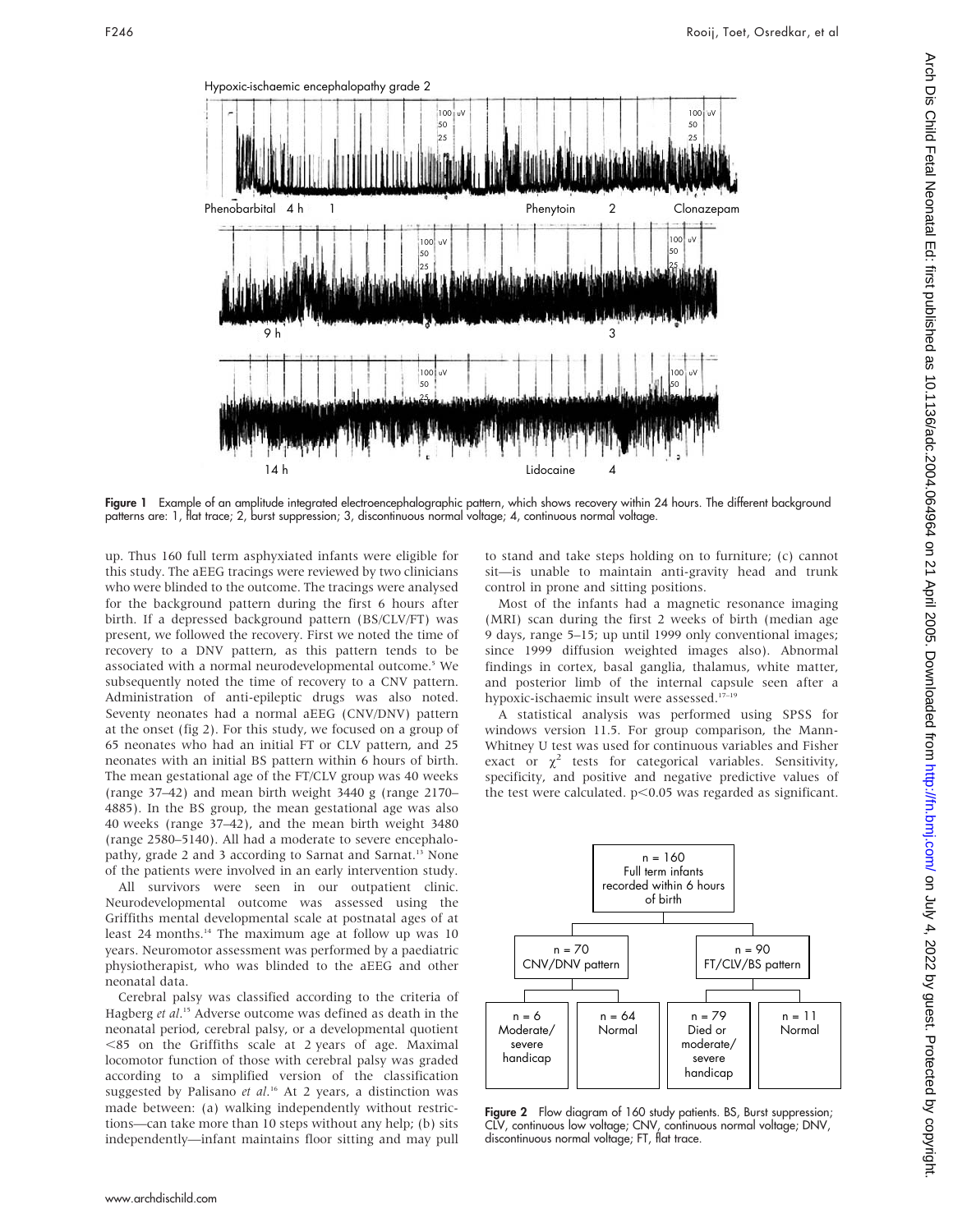Table 1 Predictive values of burst suppression together with flat trace/continuous low voltage for poor outcome in studies carried out within 6 hours of birth

| <b>Sensitivity</b> | <b>Specificity</b> | <b>PPV</b> | <b>NPV</b> |
|--------------------|--------------------|------------|------------|
| 95%                | 89%                | 86%        | 96%        |
| 91%                | 86%                | 86%        | 91%        |
| 93%                | 85%                | 88%        | 91%        |
|                    |                    |            |            |

PPV, Positive predictive value; NPV, negative predictive va

#### RESULTS

Figure 2 shows a flow diagram of the 160 study patients. Of the 70 patients with an initial normal or slightly abnormal (CNV/DNV) pattern within the first 6 hours of birth, all survived. Six had a moderate or severe handicap, and 64 were normal at follow up. In the group of 90 infants with an abnormal background pattern, only 11 had a normal outcome (p<0.001,  $\chi^2$  test).

We calculated the sensitivity, specificity, and positive and negative predictive values for FT/CLV together with BS at the age of 6 hours for a poor neurodevelopmental outcome. Table 1 shows the results, together with comparative results of previous studies, also calculated 6 hours after birth. Thirty eight patients in the study of Toet et  $a<sup>j</sup>$  were also included in this study.

The positive predictive value for a normal outcome was 91% for the infants with a CNV pattern within 6 hours of birth, compared with 61% in infants who showed recovery to a CNV pattern within the first 24 hours of birth.

#### FT/CLV group

A total of 65 infants had a FT or CLV background pattern when aEEG was started within the first 6 hours of birth. In six (9%), the pattern improved to CNV within 24 hours (fig 3).

Table 2 shows the problems during delivery, Apgar scores, and aEEG data. All received one or more anti-epileptic drugs during the first 24 hours. All received phenobarbital as the first drug. In three infants (2, 5, and 6), phenobarbital was given as prophylaxis after birth asphyxia, but all these infants developed seizures later on. The infants with a normal outcome received one or two anti-epileptic drugs, in contrast with the infant with a poor outcome, who received four different anti-epileptic drugs. The 59 infants without recovery during the first 24 hours, all died during the first week of life from severe hypoxic-ischaemic encephalopathy, assessed in more detail using standard EEG, evoked potentials, ultrasonography, and MRI. In 22 infants (38%), postmortem examination was also performed, and the presence of extensive hypoxic-severe ischaemic damage was seen in all.



Figure 3 Flow diagram of patients who had a flat trace (FT) or continuous low voltage (CLV) background pattern within the first 6 hours of birth.

#### Neurodevelopmental outcome

Of the six survivors, one infant showed severe learning disabilities, quadriplegia, and epilepsy at follow up. Five infants showed a normal neurodevelopmental outcome at a minimum age of 2 years. Of these infants, two were seen back in our outpatient clinic after these 2 years, one at 5 and one at 6 years of age. Both showed normal development.

Table 3 shows the results of the other diagnostic techniques used in these infants. In the infant who survived with a severe disability, the ultrasound and the MRI showed severe abnormalities in the central grey nuclei. In the infants who were normal at follow up, additional neurophysiology and neuroimaging techniques showed mild abnormalities.

#### BS group

A total of 25 infants had an initial BS background pattern. In this group, the pattern improved to CNV in 10 (40%) of the infants within 24 hours and in two within 48 hours, but the latter two had shown recovery to a DNV pattern within 24 hours (fig 4).

Similar to the other group, all infants received at least one anti-epileptic drug during the first 24 hours, and in three infants (1, 8, and 9) phenobarbital was given as prophylaxis. In this group, the difference in the number of anti-epileptic drugs used in relation to outcome was not so clear. Most of the infants with an unfavourable outcome received three or more anti-epileptic drugs. Table 4 shows delivery and aEEG data of this group.

In one infant, the background pattern initially recovered to CNV at 21 hours after birth, but 38 hours after birth an acute deterioration in the clinical condition was seen. The aEEG deteriorated to a BS pattern, and the infant subsequently died.

#### Neurodevelopmental outcome

Of the 11 survivors, four showed a normal development: one at the age of 2, two at the age of 3, and one at the age of 5 years. Two infants had a mild disability; both had a normal developmental quotient at 3 years but they had problems with language and speech development. Five infants had a severe handicap: one had ataxic cerebral palsy and epilepsy with a developmental quotient of 85 at the age of 2 years, and the others had dyskinetic cerebral palsy at the age of 2 years. Of the 13 infants with a persistent BS pattern after 24 hours, 10 died, and three survived with a severe disability. They all showed further deterioration of the background pattern to CLV or FT, and six of them had persistent seizures despite extensive anti-epileptic medication.

Table 5 shows the results of the other examinations. The patient who died did not have an MRI because he was too ill to be transported to the MRI unit. In the infants with a handicap, ultrasound and MRI showed moderate to severe abnormalities. In the infants who were normal at follow up, there were also abnormalities, but most were mild.

# Comparison of infants with FT/CLV and those with a BS pattern

In the FT group, five of the six (83%) infants with recovery had a normal outcome. In the BS group, six of the 12 (50%)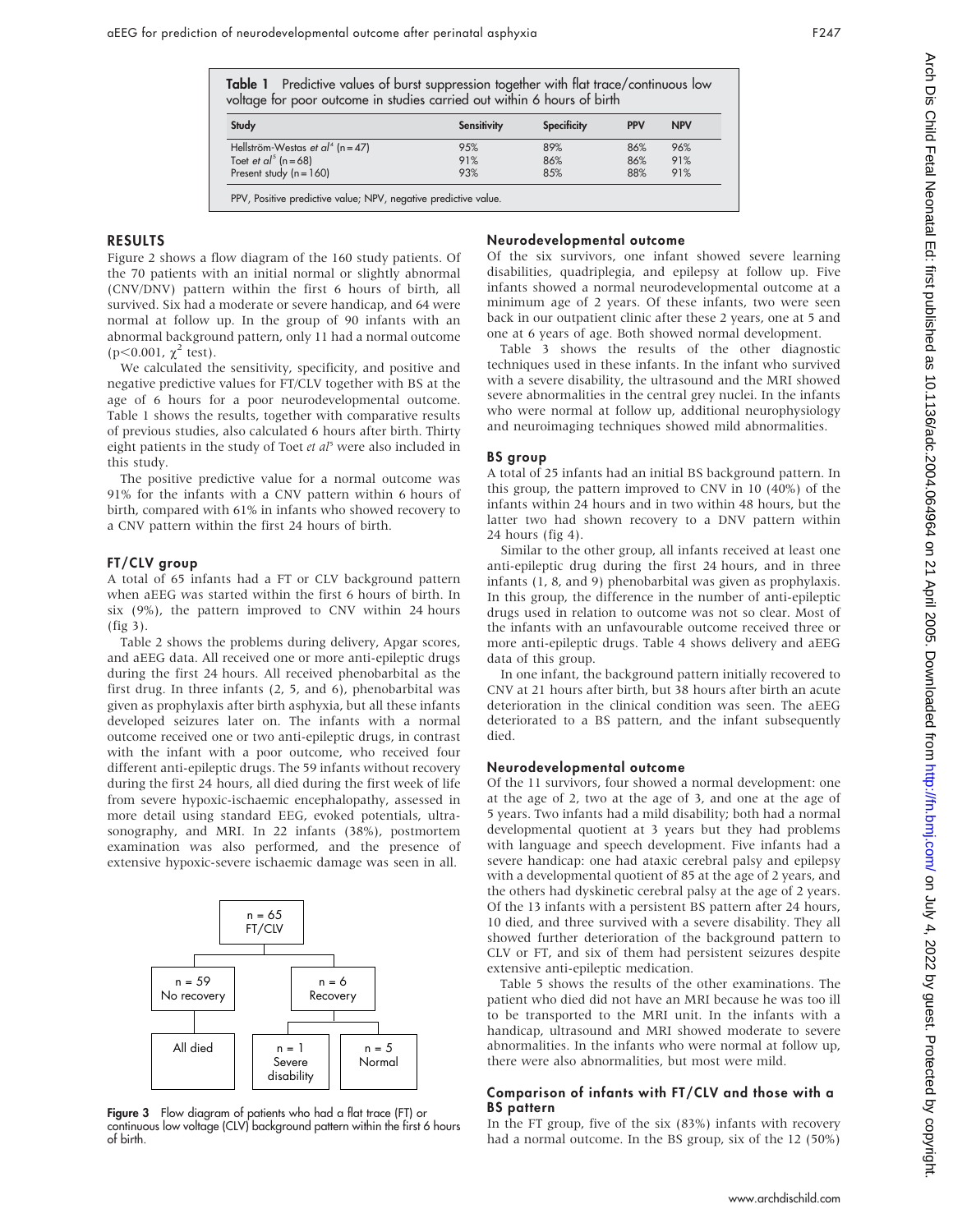Table 2 Amplitude integrated electroencephalography data and outcome of infants with recovery of flat trace/continuous low voltage pattern

| <b>Patient</b> | <b>Obstetric complications</b>                                                           | Apgar<br>score | Start<br>CFM at  | Sarnat<br>score | Recovery at          | Anti-epileptic drug                       | Outcome                                        |
|----------------|------------------------------------------------------------------------------------------|----------------|------------------|-----------------|----------------------|-------------------------------------------|------------------------------------------------|
|                | Pre-eclampsia, fetal bradycardia                                                         | 0/2/3          | 1 <sub>h</sub>   |                 | 5 h DNV<br>20 h CNV  | Phen*                                     | Normal                                         |
| $\overline{2}$ | Fetal tachycardia, meconium stained<br>liquor, shoulder dystocia, ventouse<br>extraction | 1/3/?          | 4.5 <sub>h</sub> | $\overline{2}$  | 6 h DNV<br>9 h CNV   | Phen*, clon                               | Normal                                         |
| 3              | Placental abruption, emergency<br>caesarean section                                      | 1/2/2          | 5 <sub>h</sub>   | 2               | 10 h DNV<br>12 h CNV | Phen*, lido                               | Normal                                         |
| 4              | Cord prolapse, fetal bradycardia,<br>emergency caesarean section                         | 1/5/6          | 1 <sub>h</sub>   | $\overline{2}$  | 5 h DNV<br>10 h CNV  | Phen*.                                    | Normal                                         |
| 5              | Uterine rupture, emergency caesarean<br>section                                          | 1/1/2          | 6 h              | $\overline{2}$  | 13 h DNV<br>20 h CNV | Phen*, clon*                              | Normal                                         |
| 6              | Fetal bradycardia, forceps delivery                                                      | 1/4/4          | 4 h              | 3               | 7 h CNV              | Phen <sup>*</sup> , clon, phenyt,<br>lido | Quadriplegia, epilepsy,<br>Palisano category c |

CFM, Cerebral function monitoring; CNV, continuous normal voltage; DNV, discontinuous normal voltage; Phen, phenobarbital; clon, clonazepam; phenyt, phenytoin; lido, lidocaine.

\*Anti-epileptic drug received before recovery.

infants with recovery had a normal or slightly abnormal outcome ( $p = 0.600$ , Fisher's exact test).

The median time interval from birth to onset of DNV pattern in infants with a FT/CLV pattern was 6.5 hours, and in the BS group it was 9 hours ( $p = 0.637$ , Mann-Whitney U test). For the onset of the CNV pattern, the median time interval was 11 hours in the FT/CLV group and 11.5 hours in the BS group ( $p = 0.604$ , Mann Whitney U test).

Looking at the infants with an initially poor background pattern, those who showed recovery had a better outcome than those who had a persistently abnormal background pattern ( $p<0.001$ , Fisher's exact test). We also found this in the FT/CLV group and BS separately ( $p$ <0.001 and  $p$ <0.002 respectively, Fisher's exact test).

For infants with an abnormal aEEG within the first 6 hours of birth, lack of recovery within 24 hours, combined with abnormalities on a standard EEG, evoked potentials, ultrasonography, and MRI, predicted neonatal death or poor outcome in 59/65 infants in the FT/CLV group compared with 13/25 in the group with the BS background pattern ( $p$ <0.001,  $\chi^2$  test).

# **DISCUSSION**

In this study, we describe the recovery of an initially severely abnormal aEEG background pattern in 18 out of 90 full term infants with a diagnosis of perinatal asphyxia, in whom aEEG recording was started within 6 hours of birth. Early recovery of the background pattern was observed in only six out of 65 (9%) infants who presented with a FT/CLV

background pattern and in 12 of 25 (48%) infants with a BS background pattern. Eleven of these 18 (61%) infants with a rapid recovery of the background pattern had a normal or mildly abnormal outcome (nine had a normal outcome and two a mildly abnormal outcome). Five of these 11 infants had a FT/CLV background pattern. Although rapid recovery of the background pattern was more common in the BS group, this was less often associated with a normal outcome. This difference in outcome for these two background pattern groups is of interest. The insult around the time of delivery in the FT/CLV group was almost invariably acute and severe, but presumably of shorter duration than in those with a persistent FT/CLV background pattern and in those with a BS pattern. As six of the 12 infants in the BS group had an abnormal outcome in spite of rapid recovery, aEEG by itself was insufficient to accurately predict neurodevelopmental outcome. Other modalities such as ultrasonography, MRI, and evoked potentials were required to provide a more accurate prediction. In the infants who survived and developed dyskinetic cerebral palsy, abnormalities of the basal ganglia and thalami were seen on MRI, suggestive of acute near total asphyxia as the underlying disorder.<sup>17 20-23</sup> MRI is, however, not a bedside technique, and abnormalities of the basal ganglia are not always visible during the first few days after birth, even with the use of diffusion weighted imaging.<sup>22 24 25</sup> Evoked potentials showed delayed or absent responses in most of the infants who survived with moderate to severe disabilities. This is in agreement with previous studies, showing that evoked potentials are highly

| Patient | Ultrasound                     | <b>VEP</b>   | <b>SEP</b> | <b>MRI</b> findings                                   | Outcome                                        |
|---------|--------------------------------|--------------|------------|-------------------------------------------------------|------------------------------------------------|
|         | Normal                         | $\star\star$ | $**$       | Normal                                                | Normal                                         |
|         | Posterior fossa<br>haemorrhage | Normal*      | Normal*    | Normal                                                | Normal                                         |
|         | <b>THAL</b>                    | Normal*      | Normal*    | Mild SI changes in basal ganglia,<br>normal PLIC      | Normal                                         |
|         | Minimal THAL                   | Normal       | Normal     | Mild SI changes in thalami right side,<br>normal PLIC | Normal                                         |
|         | Normal                         | Normal       | Normal     | Normal                                                | Normal                                         |
| $\circ$ | $PVE + THAL$                   | Normal       | Normal     | Severe SI changes in basal ganglia and<br>thalami     | Quadriplegia, epilepsy, Palisano<br>category c |

VEP, visual evoked potential; SEP, sensory evoked potential; MRI, magnetic resonance imaging; PVE, periventricular echodensities; THAL, thalamic echodensities; SI, signal intensity; PLIC, posterior limb internal capsule

\*First delayed, but quick recovery.

\*\*VEP, SEP, or MRI not performed.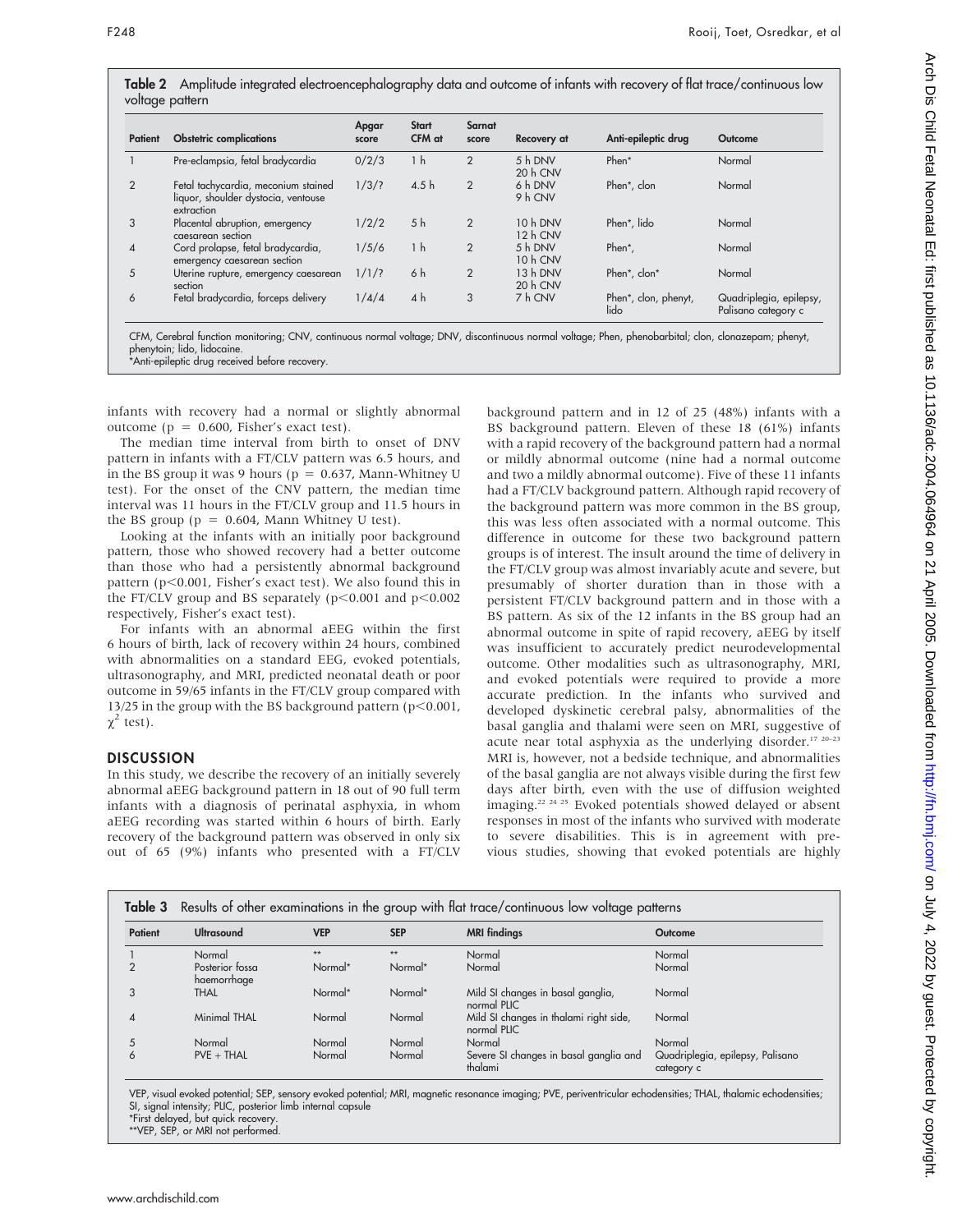

Figure 4 Flow diagram of patients who had a burst suppression (BS) background pattern within the first 6 hours of birth.

predictive.10 26 27 In two infants, the evoked potentials were normal, but MRI showed abnormalities. This would suggest that the lesions seen on MRI were of antenatal origin.

Although data on an initially inactive or severely abnormal EEG and a normal outcome do exist, they are scarce. Pezzani  $et a<sup>28</sup>$  showed that recovery of an inactive EEG within the first 10 hours of birth does occur and can be associated with a normal outcome. Selton and Andre<sup>29</sup> reported on one infant with an initially severely abnormal EEG 9 hours after birth, who recovered within 24 hours and had a normal outcome. Pressler et  $a^{130}$  reported on two infants with an inactive EEG during the first 8 hours after birth, who showed recovery within 12 hours of birth, and both infants had a normal outcome. Our data are in agreement with these studies and stress the importance of continuous monitoring beyond the first 12 hours of birth to assess whether rapid recovery

occurs, even though this is not a common finding when a FT/ CLV background pattern is seen.

We previously reported that the presence of a poor background pattern at 6 hours of age had a positive predictive value of 84% and negative predictive value of 91% for later neurodevelopmental outcome.<sup>5</sup> In this larger group of infants, these data still hold true, with a positive predictive value of 88% and a negative predictive value of 91%. Another study, considering much smaller groups of patients, reported similar predictive values. Hellström-Westas et  $al<sup>4</sup>$  studied 47 term asphyxiated infants who had aEEG monitoring started before 6 hours of life. BS, CLV, and FT were regarded as abnormal background patterns and predictive of poor outcome. They found a positive predictive value of 86% and negative predictive value of 96%.

All our infants received at least one, but more often at least two, anti-epileptic drugs during the first 24 hours. Phenobarbital was given as the first choice drug in all infants. In spite of administration of anti-epileptic medication, recovery of the aEEG pattern was noted. It has been reported that anti-epileptic drugs can lead to transient deterioration of the aEEG background pattern, and that this deterioration also depends on the severity of the preceding insult to the brain. $4 \frac{5}{31-33}$  The fast recovery seen in this study therefore implies that the brain injury of some of our infants was not as severe as suggested by their initial aEEG findings. The infants in the FT/CLV group, with a normal outcome, received one or two anti-epileptic drugs, and those with a poor outcome received four different drugs. In the BS group, this difference was not so clear. It is known that seizures (clinical and electrographic) are often associated with an abnormal outcome, especially when combined with an abnormal background pattern.<sup>23</sup> <sup>34</sup> <sup>35</sup>

The aEEG in full term infants, during the first hours after perinatal asphyxia, can predict neurodevelopmental outcome,

|                | <b>Patient Obstetric complications</b>                                                             | Apgar score | Start CFM at     | Sarnat score   | Recovery at                                           | Anti-epileptic drug     | Outcome                                              |
|----------------|----------------------------------------------------------------------------------------------------|-------------|------------------|----------------|-------------------------------------------------------|-------------------------|------------------------------------------------------|
| $\mathbf{1}$   | Fetal decelerations, ventouse<br>extraction                                                        | 1/2/5       | 4 <sub>h</sub>   | 2              | 10 h DNV<br>20 h CNV                                  | Phen*, clon*            | Normal                                               |
| $\overline{2}$ | Short period of bradycardia                                                                        | 2/5/?       | 3 <sub>h</sub>   | $\overline{2}$ | 9 h CNV                                               | Phen*                   | Normal                                               |
| 3              | Premature rupture of membranes,<br>fetal decelerations, emergency<br>caesarean section             | 1/5/5       | 2.5 <sub>h</sub> | $\overline{2}$ | 19 h DNV<br>32 h CNV                                  | Phen*, phenyt*, mida    | Normal                                               |
| 4              | Post-term pregnancy, cord prolapse                                                                 | 1/2/2       | 3 <sub>h</sub>   | $\overline{2}$ | 4.5 h DNV                                             | Phen*, clon*            | Normal                                               |
| 5              | Uterine rupture, emergency<br>caesarean section                                                    | 2/4/5       | 3 <sub>h</sub>   | $\overline{2}$ | 10 h DNV<br>47 h CNV                                  | Phen*, mida*, lido      | Delayed language<br>and speech<br>development        |
| 6              | Shoulder dystocia                                                                                  | 0/2/1       | 3 <sub>h</sub>   | 2              | 6 h DNV<br>10 h CNV                                   | Phen*, phenyt*          | Delayed language<br>and speech<br>development        |
| $\overline{7}$ | Delayed vaginal delivery, no<br>other complications                                                | 6/6/9       | 6 <sub>h</sub>   | 2              | 9 h DNV<br>20 h CNV                                   | Phen*, clon*, phenyt,   | Ataxic cerebral<br>palsy,                            |
| 8              | Cord prolapse, emergency<br>caesarean section<br>Dyskinetic cerebral palsy, Palisano<br>category a | $0/?$ /?    | 3 <sub>h</sub>   | $\overline{2}$ | 6 h DNV<br>11 h CNV                                   | Phen*, phenyt, clon     | epilepsy, Palisano<br>category a                     |
| 9              | Fetal decelerations                                                                                | 1/1/2       | 4 <sub>h</sub>   | 2              | 8 h DNV<br>12 h CNV                                   | Phen*, clon             | Dyskinetic cerebral<br>palsy, Palisano<br>category b |
| 10             | Placental abruption, ventouse<br>extraction                                                        | 1/5/7       | 2,5 h            | 2              | 4 h DNV<br>5 h CNV                                    | Phen*, lido, mida       | Dyskinetic cerebral<br>palsy, Palisano<br>category c |
| 11             | Meconium stained liquor, fetal<br>bradycardia, emergency<br>caesarean section                      | 1/4/?       | 2 <sub>h</sub>   | 2              | 9 h DNV<br>$11 h$ CNV                                 | Phen*, lido, mida, clon | Dyskinetic cerebral<br>palsy, Palisano<br>category c |
| 12             | Home delivery, fetal bradycardia                                                                   | 2/?         | 3 <sub>h</sub>   | 3              | $11 h$ DNV<br>21 h CNV<br>after 38 h<br>deterioration | Phen*, lido             | Died                                                 |

CFM, Cerebral function monitoring; CNV, continuous normal voltage; DNV, discontinuous normal voltage; Phen, phenobarbital; clon, clonazepam; phenyt, phenytoin; lido, lidocaine; mida, midazolam.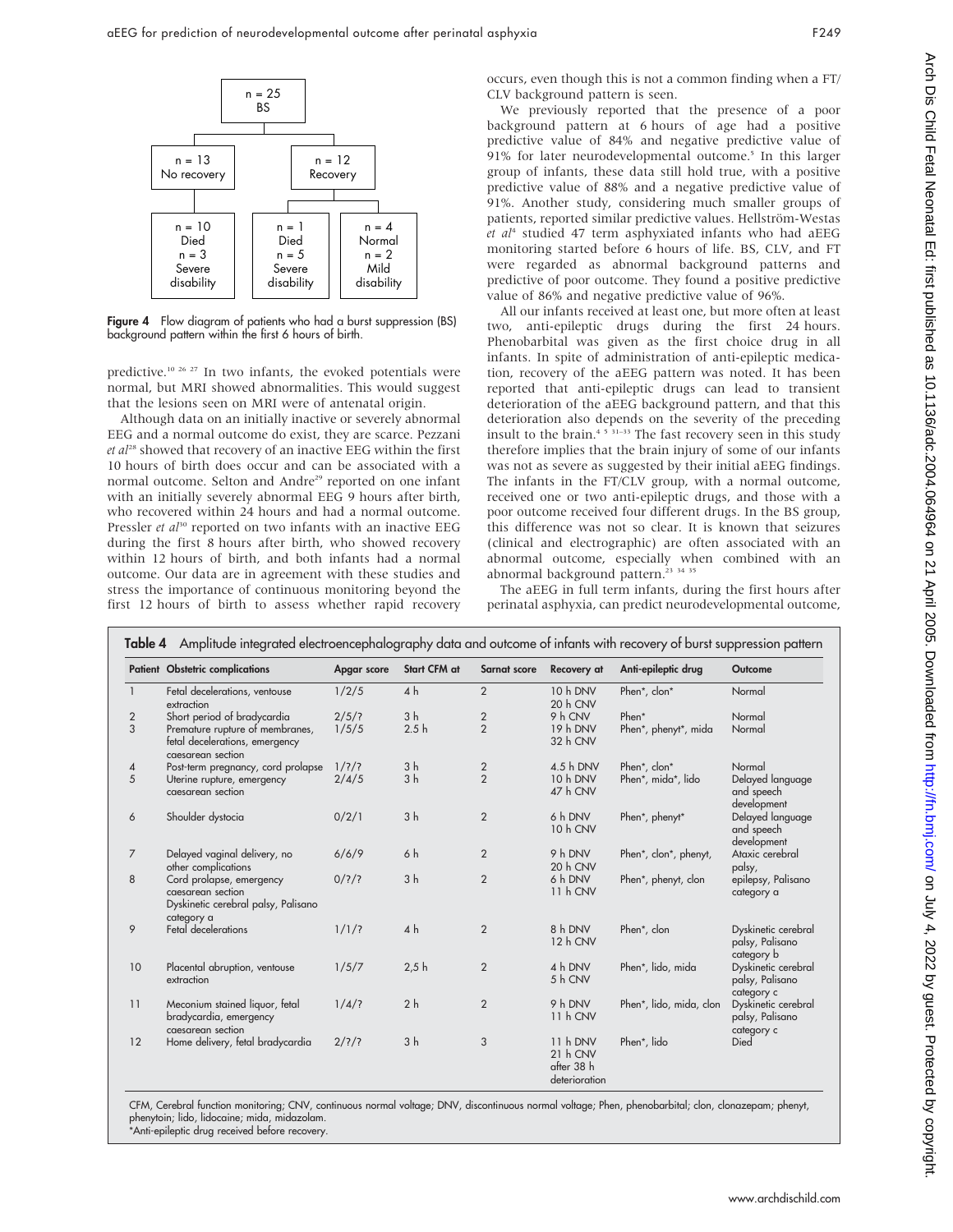| <b>Patient</b> | <b>Ultrasound</b> | <b>VEP</b> | <b>SEP</b> | <b>MRI</b> findings                                                  | Outcome                                                 |
|----------------|-------------------|------------|------------|----------------------------------------------------------------------|---------------------------------------------------------|
|                | Normal            | Normal*    | Normal*    | Normal                                                               | Normal                                                  |
| $\overline{2}$ | Minimal THAL      | Normal     | Normal     | $**$                                                                 | Normal                                                  |
| 3              | Minimal THAL      | Delayed    | Delayed    | Mild SI changes in thalami, normal PLIC                              | Normal                                                  |
| 4              | Minimal THAL      | Normal*    | Normal     |                                                                      | Normal                                                  |
| 5              | <b>THAL</b>       | Delayed    | Delayed    | Mild SI changes in basal ganglia + central<br>gyrus, normal PLIC     | Delayed language and speech<br>development              |
| 6              | <b>THAL</b>       | Normal     | Normal     | Posterior fossa haemorrhage                                          | Delayed language and speech<br>development              |
| 7              | <b>THAL</b>       | Normal     | Normal     | Mild SI changes in basal ganglia                                     | Ataxic cerebral palsy,<br>epilepsy, Palisano category a |
| 8              | <b>THAL</b>       | Absent     | Absent     | Mild SI changes in basal ganglia                                     | Dyskinetic cerebral palsy<br>Palisano category a        |
| 9              | Normal            | Delayed    | Delayed    | Severe SI changes in basal ganglia, abnormal<br><b>PLIC</b>          | Dyskinetic cerebral palsy,<br>Palisano category b       |
| 10             | <b>THAL</b>       | $**$       | $**$       | Moderate SI changes in basal ganglia, normal<br><b>PLIC</b>          | Dyskinetic cerebral palsy,<br>Palisano category c       |
| 11             | <b>THAL</b>       | Delayed    | Delayed    | Severe SI changes in basal ganglia + central<br>gyrus, abnormal PLIC | Dyskinetic cerebral palsy,<br>Palisano category c       |
| 12             | SUBC+THAL         | Normal     | Absent     | $***$                                                                | Died                                                    |

VEP, Visual evoked potential; SEP, sensory evoked potential; MRI, magnetic resonance imaging; PVE, periventricular echodensities; THAL, thalamic echodensities; SUBC, subcortical echodensities; SI, signal intensity; PLIC, posterior limb internal capsule.

\*First delayed, but quick recovery. \*\*VEP, SEP, or MRI not performed.

making it a very useful technique for early selection of infants for neuroprotective treatments. We have shown that there is a small group of infants who have a severely abnormal background pattern during the first 6 hours after birth, but recover to a normal background pattern within 24 hours. Almost half of the infants with a rapid recovery survived without or with a mild disability. Assessment of outcome took place at 24 months of age. As recently reported by Barnett et al,<sup>36</sup> long term follow up of these children is of importance, as a normal score in the early years cannot preclude later neurological, perceptual-motor, or cognitive abnormalities.

Thus early recovery of an initially abnormal aEEG background pattern is of predictive value. However, in the case of a rapid recovery of an initially poor aEEG pattern, additional techniques are needed to make a further distinction between those with a good or a poor neurodevelopmental outcome. We would like to stress the importance of early monitoring, as there is a difference in predictive value of an initially normal background pattern compared with an initially abnormal pattern showing recovery within 24 hours of birth.

We recommend continuation of aEEG recording and intensive care treatment in the severely asphyxiated infant for at least 24 hours, as there is a chance of recovery with a good neurodevelopmental outcome. Long term follow up of these children is important.

#### ACKNOWLEDGEMENTS

LvR was supported by the Dutch Epilepsy Foundation. D O was supported by the Slovenian Ministry of Education, Science and Sport and a Huygens grant.

# .....................

# Authors' affiliations

- L G M van Rooij, M C Toet, D Osredkar, F Groenendaal, L S de Vries, Department of Neonatology, Wilhelmina Children's Hospital, University Medical Centre Utrecht, the Netherlands
- A C van Huffelen, Department of Clinical Neurophysiology, Wilhelmina Children's Hospital

D Osredkar, Department of Pediatric Neurology, University Children's Hospital, Ljubljana, Slovenia

Competing interests: none declared

#### REFERENCES

- 1 al Naqeeb N, Edwards AD, Cowan FM, et al. Assessment of neonatal encephalopathy by amplitude-integrated electroencephalography. Pediatrics 1999;103:1263–71.
- 2 Eken P, Toet MC, Groenendaal F, et al. Predictive value of early neuroimaging, pulsed Doppler and neurophysiology in full term infants with<br>hypoxic-ischaemic encephalopathy. Ar*ch Dis Child Fetal Neonatal Ed* 1995;73:F75–80.
- 3 Hellström-Westas L. Comparison between tape-recorded and amplitude-<br>integrated EEG monitoring in sick newborn infants. A*cta Paediatr* 1992;81:812–19.
- 4 Hellström-Westas L, Rosen I, Svenningsen NW. Predictive value of early continuous amplitude integrated EEG recordings on outcome after severe birth asphyxia in full term infants. Arch Dis Child Fetal Neonatal Ed 1995;72:F34–8.
- 5 Toet MC, Hellström-Westas L, Groenendaal F, et al. Amplitude integrated EEG 3 and 6 hours after birth in full term neonates with hypoxic-ischaemic encephalopathy. Arch Dis Child Fetal Neonatal Ed 1999;81:F19–23.
- 6 Toet MC, van der MW, de Vries LS, et al. Comparison between simultaneously recorded amplitude integrated electroencephalogram (cerebral function monitor) and standard electroencephalogram in neonates. Pediatrics 2002;109:772–9.
- 7 Ter Horst HJ, Sommer C, Bergman KA, et al. Prognostic significance of amplitude-integrated EEG during the first 72 hours alter birth in severely<br>asphyxiated neonates. *Pediatr Res* 2004;**55**:1026–33.
- 8 Azzopardi D, Robertson NJ, Cowan FM, et al. Pilot study of treatment with whole body hypothermia for neonatal encephalopathy. Pediatrics 2000;106:684–94.
- 9 Thoresen M, Whitelaw A. Cardiovascular changes during mild therapeutic hypothermia and rewarming in infants with hypoxic-ischemic encephalopathy. Pediatrics 2000;106:92–9.
- 10 Groenendaal F, de Vries LS. Selection of babies for intervention after birth asphyxia. Semin Neonatol 2000;5:17–32.
- 11 Thornberg E, Ekstrom-Jodal B. Cerebral function monitoring: a method of predicting outcome in term neonates alter severe perinatal asphyxia. Acta<br>*Paediatr* 1994;**83**:596–601.
- 12 Thornberg E, Thiringer K. Normal pattern of the cerebral function monitor trace in term and preterm neonates. Acta Paediatr Scand 1990;79:20–5.
- Sarnat HB, Sarnat MS. Neonatal encephalopathy following fetal distress. A clinical and electroencephalographic study. Arch Neurol 1976;33:696-705. 14 Griffiths R. The abilities of babies: a study in mental measurement. Amersham:
- Association of Research in Infants and Child Development, 1976. 15 Hagberg B, Hagberg G, Olow I. The changing panorama of cerebral palsy in
- Sweden 1954–1970. I. Analysis of the general changes. Acta Paediatr Scand 1975;64:187–92.
- 16 Palisano R, Rosenbaum P, Walter S, et al. Development and reliability of a system to classify gross motor function in children with cerebral palsy. Dev Med Child Neurol 1997;39:214–23.
- 17 Barkovich AJ, Westmark K, Partridge C, et al. Perinatal asphyxia: MR findings in the first 10 days. AJNR Am J Neuroradiol 1995;16:427–38.
- 18 Cowan F. Outcome after intrapartum asphyxia in term infants. Semin Neonatol 2000;5:127–40.